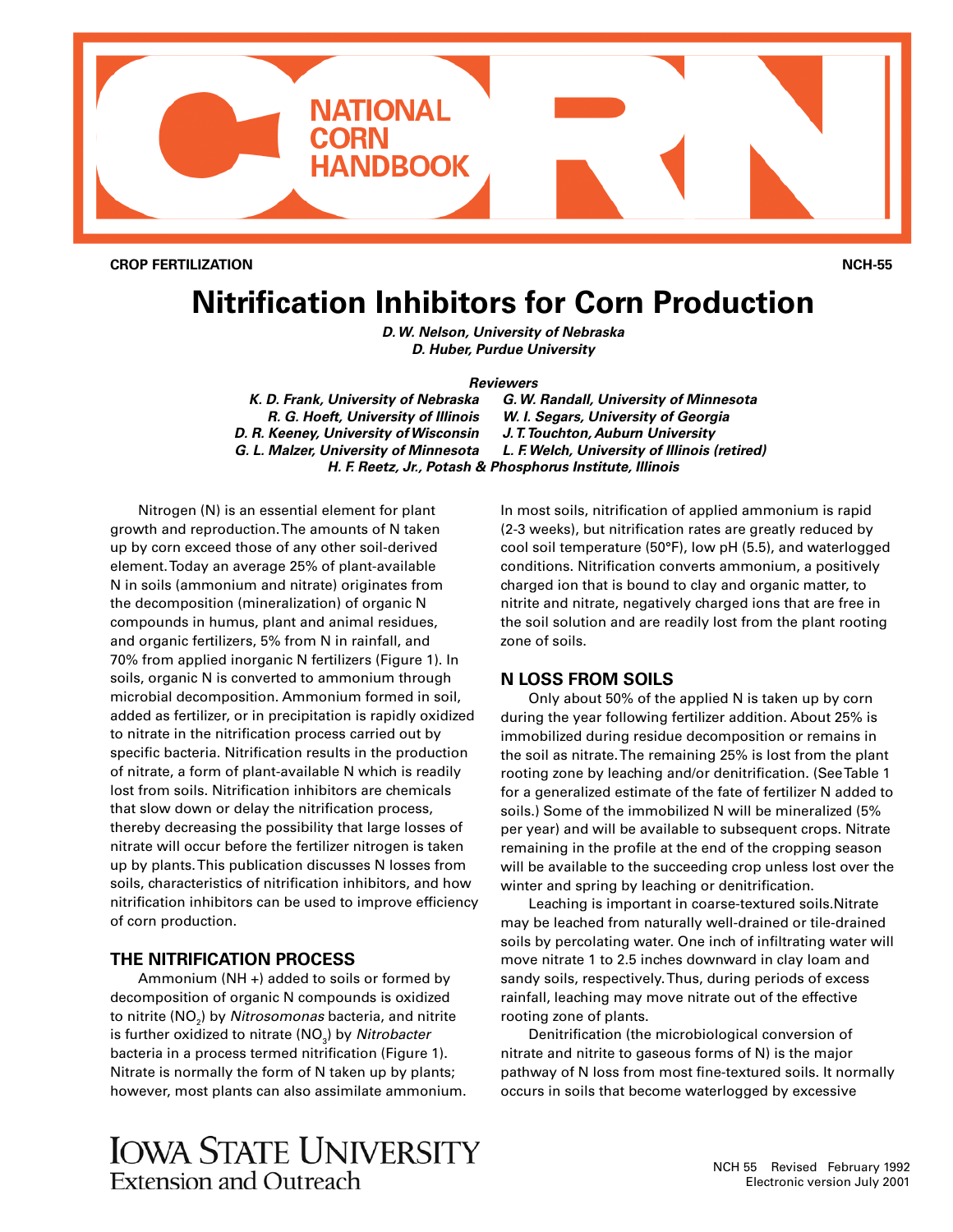

*Figure 1. The nitrogen cycle in soils (adapted from Nitrogen in Agricultural Soils).*

rainfall or irrigation. Denitrification occurs at maximum rates when soils are warm (60°F), pH values are high (7), nitrate is plentiful, and an energy source (carbon) is available. In waterlogged soils, more than 100 pounds of nitrate N per acre can be denitrified within a 5-day period. However, in cold soils (40°F) or soils with low pH values (5), denitrification rates are slow.

## **TYPES AND USES OF NITRIFICATION INHIBITORS**

Nitrification inhibitors (NI) are chemicals that reduce the rate at which ammonium is converted to nitrate by killing or interfering with the metabolism of Nitrosomonas bacteria (Figure 1). The loss of N from the rooting zone can be minimized by maintaining applied N in the ammonium form during periods of excess rainfall prior to rapid N uptake by crops. A number of compounds have been shown to inhibit nitrification in laboratory and field studies (Table 2); however, only N-Serve® and Dwell® have U.S. Environmental Protection Agency approval for use on cropland in the United States. Additional compounds are used in Japan and other countries; and registration is expected for additional compounds in the U.S.

N-Serve is currently labeled for corn, sorghum, wheat, cotton, rice, and other crops and is sold in emulsifiable and nonemulsifiable formulations. Dwell was registered as a nitrification inhibitor in 1982, but it is uncertain if the product will be marketed. Both chemicals are effective nitrification inhibitors when 0.5

| <b>Applied to Corn.<sup>1</sup></b>                                                                                                                       |        |                           |  |
|-----------------------------------------------------------------------------------------------------------------------------------------------------------|--------|---------------------------|--|
|                                                                                                                                                           |        | Soil texture              |  |
| <b>Fate of applied N</b>                                                                                                                                  | coarse | medium and fine           |  |
|                                                                                                                                                           |        | $---%$ of applied N $---$ |  |
| Plant uptake (first year)                                                                                                                                 | 40-60  | 50-60                     |  |
| Remains in soil as organic<br>and inorganic N                                                                                                             | 20-25  | 25-30                     |  |
| Lost from root zone:<br>Denitrification                                                                                                                   | $5-10$ | 15-25                     |  |
| Leaching                                                                                                                                                  | 15-20  | $0 - 10$                  |  |
| <sup>1</sup> Average values over years for soils in the Cornbelt and<br>southeastern U.S. and irrigated soils of the Great Plains and<br>western vallevs. |        |                           |  |

Table 1. Generalized Fate of Fertilizer Nitrogen

pounds of active ingredient (a.i.) per acre is used in a band application with anhydrous ammonia or N solution fertilizers.

N-Serve and Dwell may also be impregnated on solid fertilizers or mixed with N solution fertilizers prior to broadcast applications. However, incorporation of the nitrification inhibitor-treated fertilizer must occur shortly after application because both compounds are volatile. Higher rates (2 to 4 times band applications) of N-Serve and Dwell are often required to control nitrification of broadcast ammoniacal fertilizers.

Recent studies have shown that NI can also be effectively used with liquid animal manures and sewage sludges that are injected into the soil.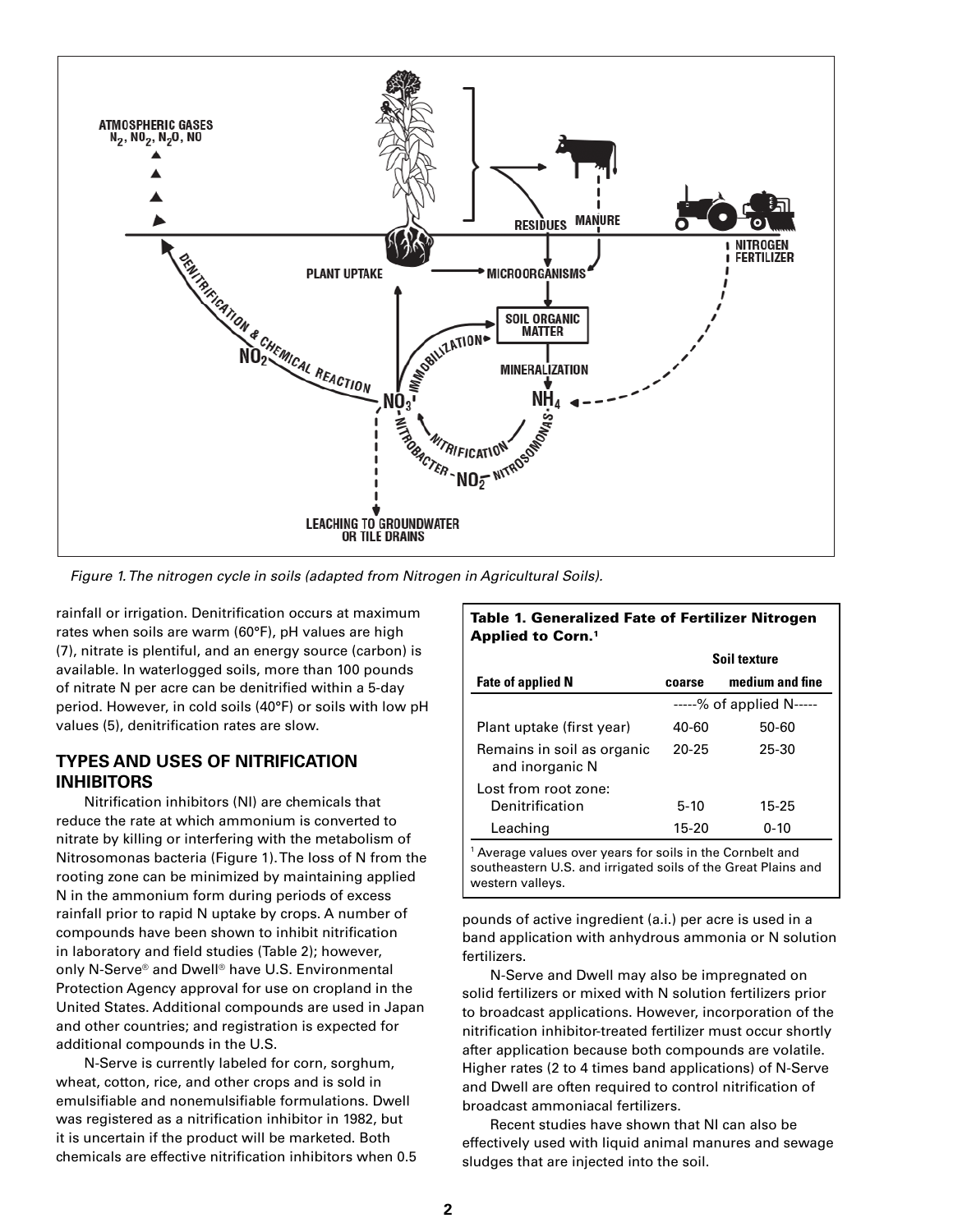| Table 2. Compounds Marketed or Proposed as Nitrification Inhibitors |                                  |                           |                             |
|---------------------------------------------------------------------|----------------------------------|---------------------------|-----------------------------|
| <b>Chemical name</b>                                                | <b>Common or trade</b><br>name   | <b>Manufacturer</b>       | Registered in the<br>U.S.A. |
| <b>Produced commercially:</b>                                       |                                  |                           |                             |
| 2-chloro-6-(trichloromethyl)-pyridine                               | N-Serve                          | Dow Chemical Co.          | Yes                         |
| 5-ethoxy-3-trichloromethyl-1, 2, 4-thiadiazol                       | Dwell, Terrazole<br>(etradiazol) | Uniroyal Chemical         | Yes                         |
| Dicyandiamide                                                       | <b>DCD</b>                       | <b>SKWTrostberg AG</b>    | <b>No</b>                   |
| 2-amino-4-chloro-6-methyl-pyrimidine                                | AM                               | Mitsui Toatsu Co.         | No                          |
| 2-mercapto-benzothiazole                                            | <b>MBT</b>                       | Onodo Chemical Industries | <b>No</b>                   |
| 2-sulfanilamidothiazole                                             | <b>ST</b>                        | Mitsui Toatsu Co.         | No                          |
| Thiourea                                                            | TU                               | Nitto Ryuso               | No                          |
| Proposed as nitrification inhibitors:                               |                                  |                           |                             |
| 2,4-diamino-6-trichloromethyl-5-triazine                            | --                               | Amer. Cyanamid Co.        | No                          |
| Polyetherionophores                                                 |                                  | Amer. Cyanamid Co.        | No.                         |
| 4-amino-1, 2, 4-triazole                                            |                                  | Ishihara Industries       | No                          |
| 3-mercapto-1, 2, 4-triazole                                         | --                               | Nippon Gas Indus.         | No                          |
| Potassium azide                                                     |                                  | Pittsb. Plate Glass Co.   | No.                         |
| Carbon bisulfide                                                    |                                  | Imperial Chem. Indus.     | No                          |
| Sodium trithiocarbonate                                             |                                  | Imperial Chem. Indus.     | No                          |
| Ammonium dithiocarbamate                                            |                                  | <b>FMC</b>                | No                          |
| 2, 3, dihydro-2, 2-dimethyl-7-benzofuranol methyl-<br>carbamate     | Furadan<br>(carbofuran)          | <b>FMC</b>                | No                          |
| N-(2, 6-dimethylphenyl)-N-(Methoxyacetyl)-alanine<br>methyl ester   | --                               | Olin Corp.                | No                          |
| Ammonium thiosulfate                                                |                                  |                           | No                          |
| 1-hydroxypyrazole                                                   |                                  | <b>BASF</b>               | No                          |
| 2-methylpyrazole-1-carboxamide                                      | <b>CMP</b>                       | <b>GDR</b>                | No                          |

## **EFFECTS OF NITRIFICATION INHIBITORS**

A number of studies throughout the United States have demonstrated that NI effectively retards the conversion of ammonium to nitrate in a variety of soils. Results indicate that application of NI delays the conversion of ammonium to nitrate for 4 to 10 weeks, depending upon soil pH and temperature. With fall applications of N fertilizers, NI minimize nitrification until low soil temperatures (40°F) stop the process.

With spring applications, NI prevent the formation of nitrate during the late spring when rainfall is high and uptake of N by crops is low.

Corn yields are often increased as N losses from soils are reduced by the application of NI with both conventional tillage and reduced tillage systems (Table 3). The potential benefit from NI application depends on a number of site-specific factors, such as soil type, climate, cultural practices, and N management program. Highest probability of yield response from NI occurs with excessively drained or poorly drained soils because of N losses from leaching and denitrification, respectively. For example, a study in Indiana with fall-applied anhydrous ammonia showed that N-Serve application increased corn yields by 300% with a very poorly drained silty clay soil and 1% with a well-drained sandy loam soil. Significant corn yield responses from NI addition have also been observed with irrigated sandy soils (Table 4). Yield responses from NI are more frequent with fall N

applications than with spring applications because of lower N losses from denitrification normally experienced when fertilizers are applied nearer to the time of crop need. There have been consistent yield responses from NI added to ammoniacal fertilizers for corn produced with a no-till system, presumably because of larger N losses from denitrification normally experienced with this production method.

The increased availability of inorganic N and the presence of ammonium in the soil resulting from NI addition also have been shown to increase the protein concentration of corn grain (Table 5). The feeding value of corn increases as the protein level increases. The application of NI to inorganic and organic N fertilizers also has reduced the severity of *Diplodia* and *Gibberella* stalk rots of corn, likely because of altered N metabolism in plants assimilating the ammonium form of N (Table 6). Corn stalks in areas receiving NI-treated fertilizers tend to remain green later in the growing season and have thicker rinds, both of which reduce pathogen effects and lodging. Grain moisture content at harvest is unaffected by NI addition to fertilizers.

The amounts of nitrate leached into groundwater and ozone-destroying nitrous oxide (N2O) emitted into the atmosphere through denitrification are reduced by NI application. The use of NI also gives great flexibility in timing the application of N fertilizers. For example, with most Cornbelt soils all of the N needed for a corn crop can be applied as anhydrous ammonia during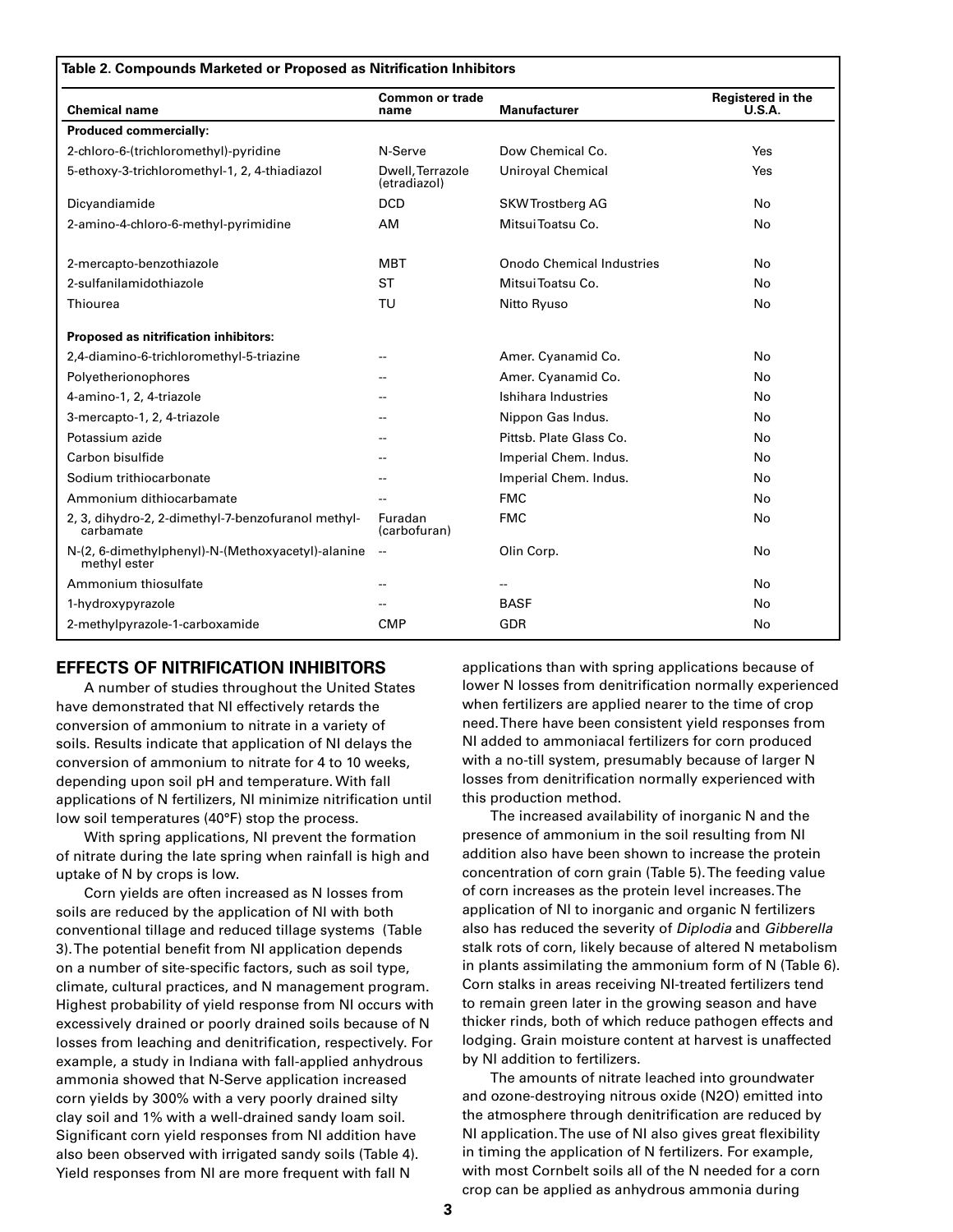**Table 3. Effects on Grain Yields of Corn Grown with Conventional and No-Till Systems from Addition of Nitrification Inhibitors to Fall- and Spring-Applied Ammoniacal Fertilizers.1**

| Location     | Time of<br>application    | Number of<br>experiments | Number of yield<br>increases from NI <sup>2</sup> | % Yield increase<br>from $Nl3$ |
|--------------|---------------------------|--------------------------|---------------------------------------------------|--------------------------------|
| Indiana      | Fall                      | 24                       | 17                                                | 12.5                           |
|              | Spring                    | 51                       | 29                                                | 5.8                            |
|              | Spring (no-till)          | 12                       | 9                                                 | 10.0                           |
| No. Illinois | Fall                      | 12                       | 5                                                 | 5.0                            |
|              | Spring                    | 14                       | 2                                                 | $-1.0$                         |
| So. Illinois | Fall $(NH2)$              | 7                        |                                                   | 4.6                            |
|              | Spring (NH <sub>2</sub> ) | 9                        |                                                   | 4.6                            |
|              | Spring (no-till)          | 2                        | 2                                                 | 8.5                            |
|              | Fall (N solution)         | 5                        | 4                                                 | 3.3                            |
|              | Spring (N solution)       | 5                        | 2                                                 | $-1.2$                         |
| Kentucky     | Spring (no-till)          | 8                        |                                                   | 14.3                           |
| Wisconsin    | Fall                      | $\overline{2}$           |                                                   | 4.7                            |
|              | Spring                    | 2                        | 0                                                 | 1.5                            |

1 Adapted from R. G. Hoeft 1984. Current status of nitrification inhibitors. In R. O. Hauck (ed.) Nitrogen in Crop Production. Am. Soc. of Agronomy, Madison, Wi.

2 Significant at 95% probability level.

3 Average percent yield increase across all N rates and locations.

the previous fall if a NI is used, thereby reducing the workload in the critical spring planting season. The use of NI permits early spring application of N in many areas of the United States where N losses are a consistent problem.

Data in Table 3 show that NI addition does not result in yield increases in all soils and climatic conditions. In fact, in some situations there is a low probability of a corn yield increase from NI. Since the purpose of NI application is to increase the efficiency and amount of N available to plants by reducing N losses, no response to NI will be obtained during seasons or with soil types having little or no N loss. Little or no N loss occurs during seasons with below average rainfall following N application because N loss through leaching and denitrification is directly related to the amount and distribution of rainfall and the drainage characteristics of the soil.

No yield response will be obtained from NI addition when N rates used are far in excess of those required for maximum yield. For example, if maximum corn yields could be obtained with 150 pounds of N per acre but 300 pounds per acre are applied, as much as one-half of the applied N could be lost before a decrease in yield occurs. Late side-dress injections of N may reduce yield through mechanical damage to the root system and increased root rot. Immobilization of late-season applied N with a NI may further exacerbate this condition.

In sandy soils with very low cation exchange capacities, the addition of NI to ammoniacal fertilizers may not reduce N loss or increase crop yield because of differential movement of ammonia and NI from the zone of placement. Some studies have shown that ammonium ions were leached below the NI treated zone by rainfall and irrigation water. In this situation, nitrification deeper in the profile produced nitrate that was subsequently removed from the rooting zone by leaching.

**Table 4. Effects of Nitrification Inhibitors on the Yield of Irrigated Corn Fertilized with Urea. (Hubbard Loamy Sand).1**

|             |      | <b>Nitrification Inhibitor</b>  |       |
|-------------|------|---------------------------------|-------|
| N rate      | None | <b>N-Serve</b>                  | Dwell |
| Pounds/acre |      | -corn yield, bushels/acre------ |       |
| o           | 59   |                                 |       |
| 60          | 89   | 119                             | 98    |
| 120         | 105  | 151                             | 145   |
| 180         | 136  | 170                             | 171   |
| 240         | 171  | 182                             | 186   |

1 Taken from G. L. Malzer, T. J. Graff, and J. Lensing. 1979. Influence of nitrogen rate, timing of nitrogen application and use of nitrification inhibitors for irrigated spring wheat and corn. In Univ. Minn. Soil Series 105 Report on Field Research in Soils.

**Table 5. Effect of a Nitrification Inhibitor on Corn Grain Protein Concentration1**

|                                                                       | <b>Treatment</b> |                         |
|-----------------------------------------------------------------------|------------------|-------------------------|
| N applied                                                             | NH,              | $NH3 + N$ Serve         |
| Pounds/acre                                                           |                  | -grain protein, %------ |
|                                                                       | 6.76             |                         |
| 60                                                                    | 7.76             | 9.24                    |
| 120                                                                   | 9.38             | 10.60                   |
| 160                                                                   | 10.80            | 11.71                   |
| <sup>1</sup> Study conducted in Indiana using B73 x Mo17 corn hybrid. |                  |                         |

#### **Table 6. Effects of a Nitrification Inhibitor on Stalk Rot of Corn.1**

| <b>Number</b><br>of studies | N<br><b>Source</b>                                                          |    | <b>Treatment</b>                        |
|-----------------------------|-----------------------------------------------------------------------------|----|-----------------------------------------|
|                             |                                                                             | N  | N + N Serve                             |
|                             |                                                                             |    | % of plants with stalk rot <sup>1</sup> |
| 3                           | NH <sub>3</sub>                                                             | 38 | 16                                      |
| 4                           | Swine manure                                                                | 54 | 23                                      |
| l in Indiana.               | $\vert$ 1 Average values for all locations, years, and N rates from studies |    |                                         |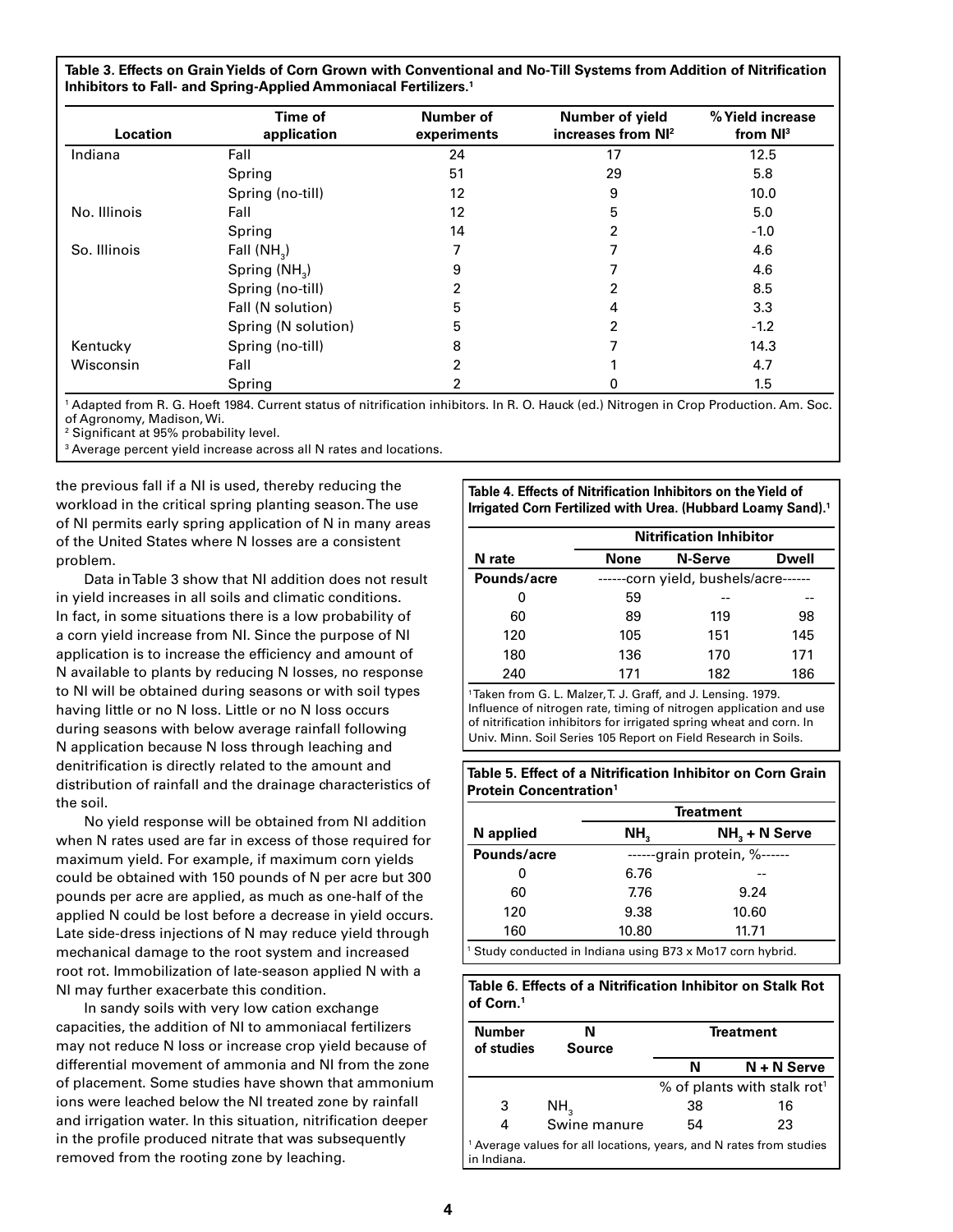# **WHERE SHOULD NITRIFICATION INHIBITORS BE USED?**

The response of corn to applications of NI with ammoniacal fertilizers varies greatly throughout the United States because of major differences in N loss potential from differing climate, soils, and production systems. A summary of research results on corn yield responses from NI addition for various corn production regions is presented in Table 7, and the probabilities for obtaining a yield response from NI for several combinations of region, soil texture, and time of fertilizer application are given in Table 8. The addition of NI to fertilizer should be looked upon as insurance against N loss, and, thus, a decision to use NI should be based on the probability of obtaining yield increases over a period of time, e.g., 5 years. The usefulness of NI for corn production in three general regions of the United States is discussed below.

#### **Southeast**

The response of corn to NI applications in the southeastern United States has been mixed. The relatively high soil temperatures during the winter result in nitrification of fall-applied N and subsequent leaching or denitrification of the nitrate that is formed. The addition of NI does not alleviate this problem because of the limited longevity of the currently registered inhibitor compounds in soil and the long period of time between N application and crop uptake of the nutrient. Thus, yield responses to NI added to fall-applied fertilizers have not been consistently observed. A number of studies have shown modest corn yield increases from the addition of NI to spring- applied N even though inhibitor persistence is limited by high soil temperatures. Overall, the probability of corn yield response from currently available NI in the southeastern U.S. is poor for fallapplied N and fair to poor for spring-applied N.

#### **Eastern Cornbelt**

The response of corn to NI application has been more consistent over years in the eastern Cornbelt than other portions of the United States because of high rainfall, finer textured soils, and cold soil temperatures during the winter. However, overall only about 50 and 70% of the trials with spring- and fall- applied N have shown yield response from NI. Yield responses have been obtained with both spring- and fall-applied N in Indiana, Kentucky, Ohio, and southern Illinois. The consistency of yield responses to NI has been less in Michigan, Wisconsin, Missouri, central and northern Illinois, and Iowa than in other eastern Cornbelt states. However, all states in the eastern Cornbelt have studies showing corn yield increases from NI addition, and the largest and most consistent increases are normally observed with fall- applied N or with non-tillage programs.

There is a good probability of obtaining a yield increase from application of NI to fall-applied ammoniacal fertilizers in the eastern Cornbelt because of the large N loss normally associated with fall applications. The use of NI will allow producers to apply N fertilizers somewhat earlier than generally considered feasible (50°F is traditionally considered the maximum soil temperature for application of ammoniacal fertilizers in the fall without a NI). Fall application of N is not recommended for low CEC coarse-textured soils because of the possibility of ammonium leaching.

The probability is good that NI added to springpreplant N will increase yields of corn growth on fine- textured soils of the eastern Cornbelt because of the likelihood of N losses by denitrification after fertilization. Only a fair probability exists for a yield response to NI added with spring-preplant N applied to silt loams and coarser textured soils. The probability of loss in such soils depends upon the nitrification rate following fertilization, the internal drainage of the soil, and the distribution and intensity of rainfall. Heavy rains

| Region                                                                 | Time of<br>application                 | % of studies with<br>yield increase | % yield<br>increase <sup>2</sup> |
|------------------------------------------------------------------------|----------------------------------------|-------------------------------------|----------------------------------|
| Southeast (GA, MD, NC, SC, TN)                                         | <b>Fall Spring</b>                     | 17<br>43                            | 14<br>15                         |
| Eastern Cornbelt (IL, IN, OH, KY)                                      | <b>Fall Spring</b><br>Spring (no-till) | 69<br>51<br>82                      | 9<br>3<br>13                     |
| Northern Cornbelt (MI, MN, WI)<br>not irrigated                        | <b>Fall Spring</b>                     | 25<br>17                            | 5<br>12                          |
| Western Cornbelt (KS, MN, NE)<br>irrigated coarse-textured soils       | Spring                                 | 52                                  | 30                               |
| Western Cornbelt (KS, NE) irrigated<br>medium- and fine-textured soils | Spring                                 | 10                                  | 5                                |

**Table 7. Regional Summary of Corn Yield Responses from Nitrification Inhibitors Added to Ammoniacal Fertilizers Appled at Varying Times.1**

Data taken from a variety of research progress reports and published materials.

2 Average increases obtained in experiments where NI addition gave significant yield increases.